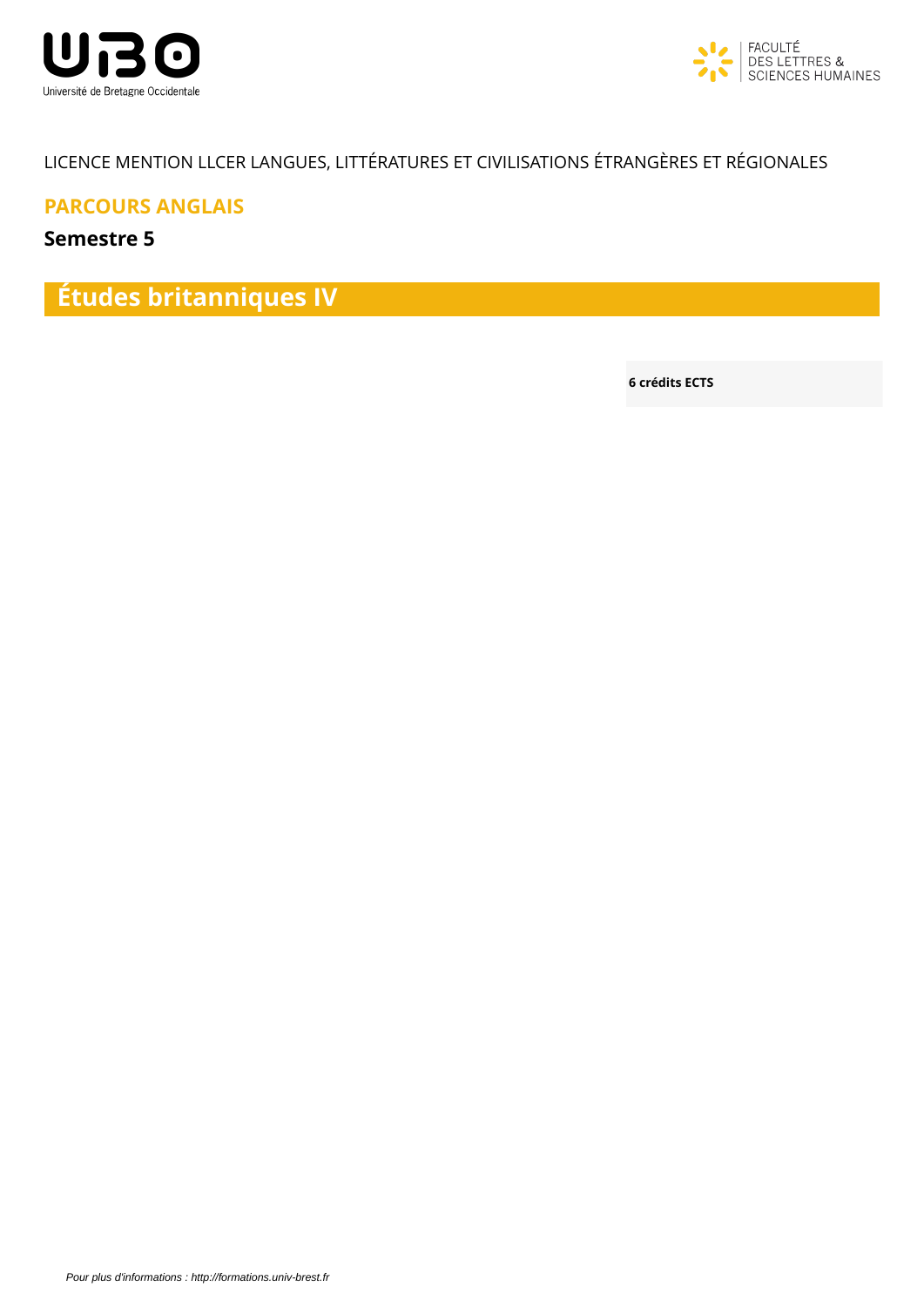



# **Littératures britanniques**

### **Présentation**

#### **British literatures**

**-** *Joseph Andrews by Fielding* (1742) *and A Tale of Two Cities by Dickens* (1859)

## **Compétences visées**

- Textual commentary

- Improve skills for dissertation

## **Modalités de contrôle des connaissances**

#### Session 1 ou session unique - Contrôle de connaissances

**Nature de l'enseignement Modalité Nature Nature Durée (min.) Coefficient Remarques**<br>Cours Magistral CT **COUTE EXECTE** Extit - devoir surveillé 240 70% régime généra

CT COURS MAGISTRAL COURS MAGISTRAL COURS MAGISTRAL COURS DE CITES DE CITES DE CITES DE CITES DE CITES DE CITES

(100%)